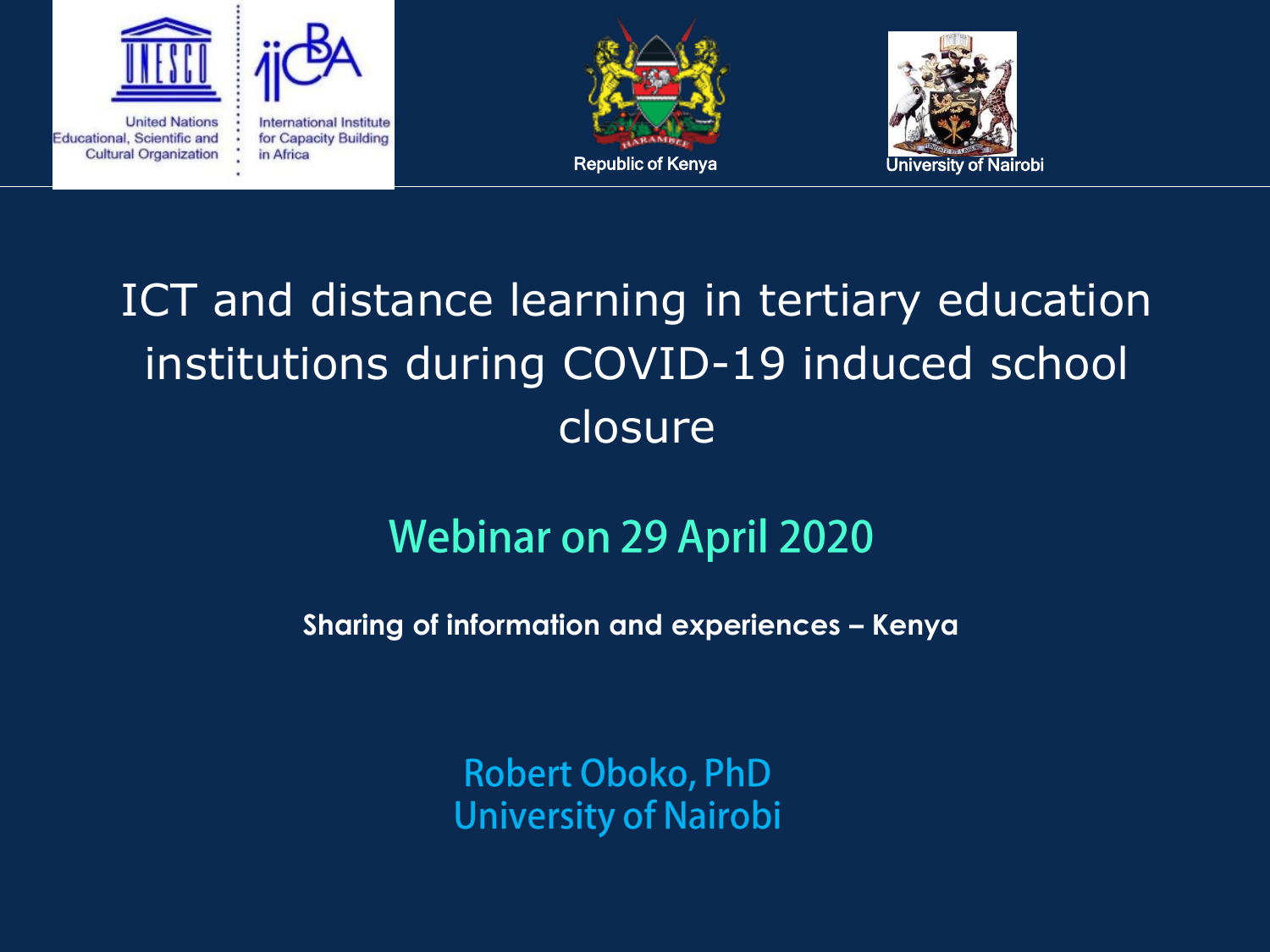### **Agenda**

- Background
- Status of Distance Learning Before COVID-19
- University Response
- Capacity Building for Educators during this period
- Government support
- Challenges and Opportunities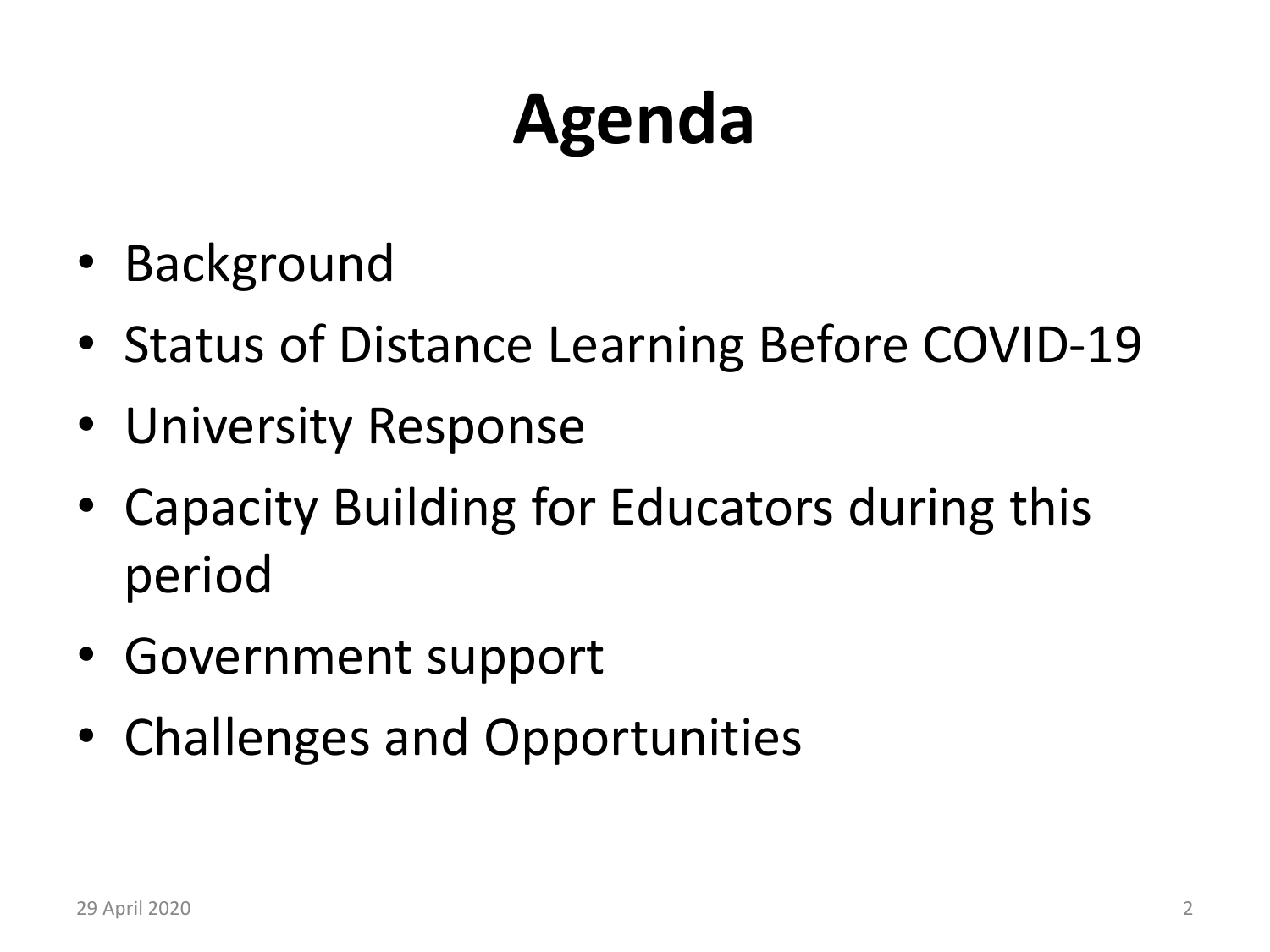#### **Background**

- Kenya has a longstanding tradition of distance learning paper based classes e.g. University of Nairobi, Strathmore and Mount Kenya
- Since the last decade successful efforts in ICT-enabled distance learning- Most universities have ODEL units – University of Nairobi, Maseno, Moi, Jomo Kenyatta, Daystar, USIU
- In a survey by KENET on mode of preference for learning among learners in 44 universities in Kenya in 2019, 57% preferred blended learning while 3.3% preferred pure online learning
- Orientation towards learning with ICT was there
- Paper-based and ICT enabled distance learning during school term for module 4 learners and face to face holiday learning also popular in Kenya tertiary institutions 29 April 2020 3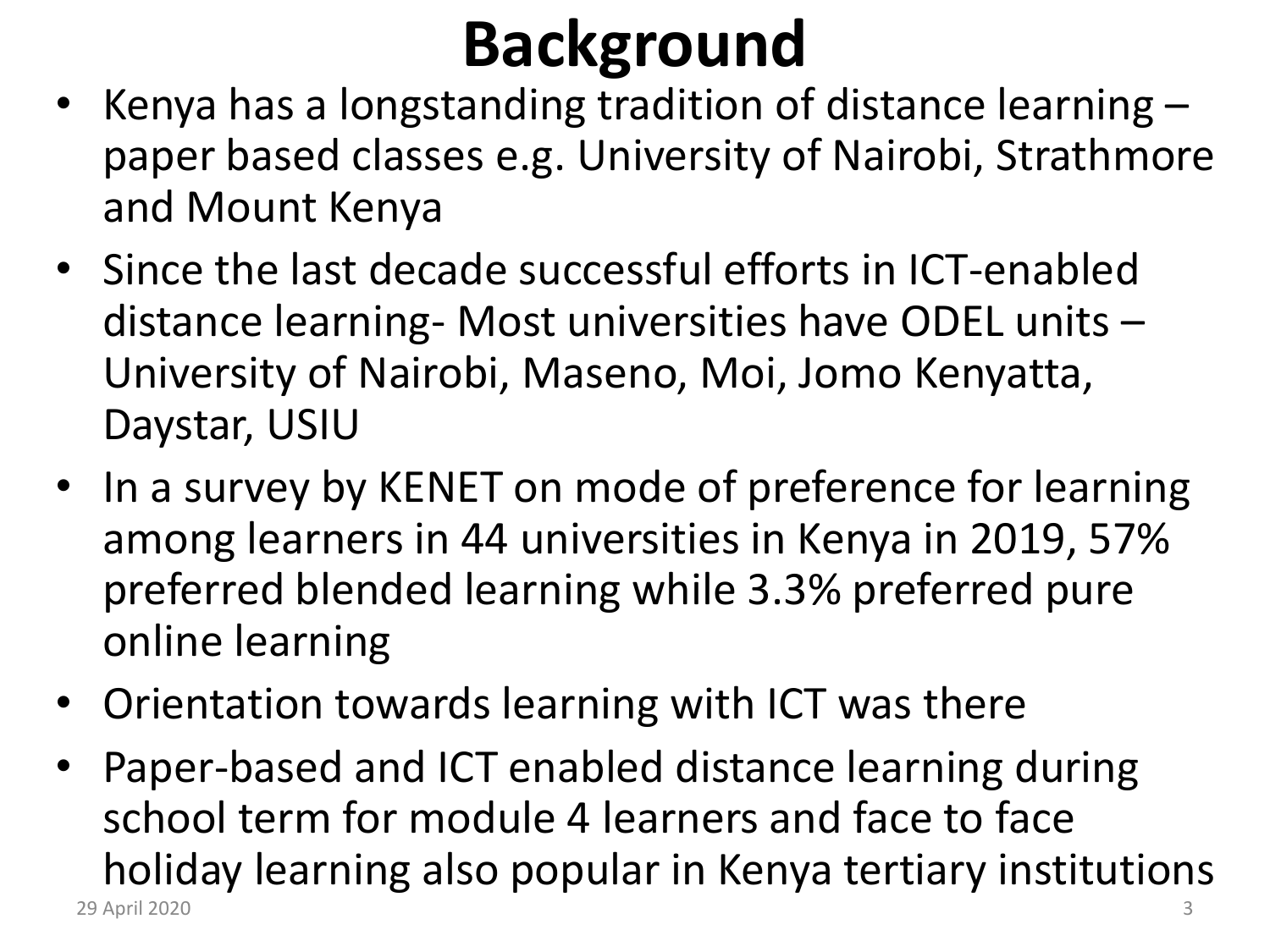### **Status of Distance Learning Before COVID-19**

- Majority of the universities in Kenya have an ODEL unit
- They have courses and programs available but mostly for on campus students
- Some success stories in use of distance learning beyond Kenyan boundaries are in University of Nairobi, Maseno University and the AMREF university
- Some already examine students by e-means such as University of Nairobi and Maseno
- Policy for bring your own device (BYOD) (laptop) and a laptop as a requirement in many universities in Kenya
- Use: Blended on campus and holiday programs (Mod 4)
- **Availability of blended learning environments / courses :** *Although the students preferred blended learning, the e-readiness survey results (KENET, 2019) show that blended courses were not widely available*. 38% had not taken a blended course and 40% a few (78%)
- 36% of students had taken a pure online course university of other courses from MOOCS – Potential for such learning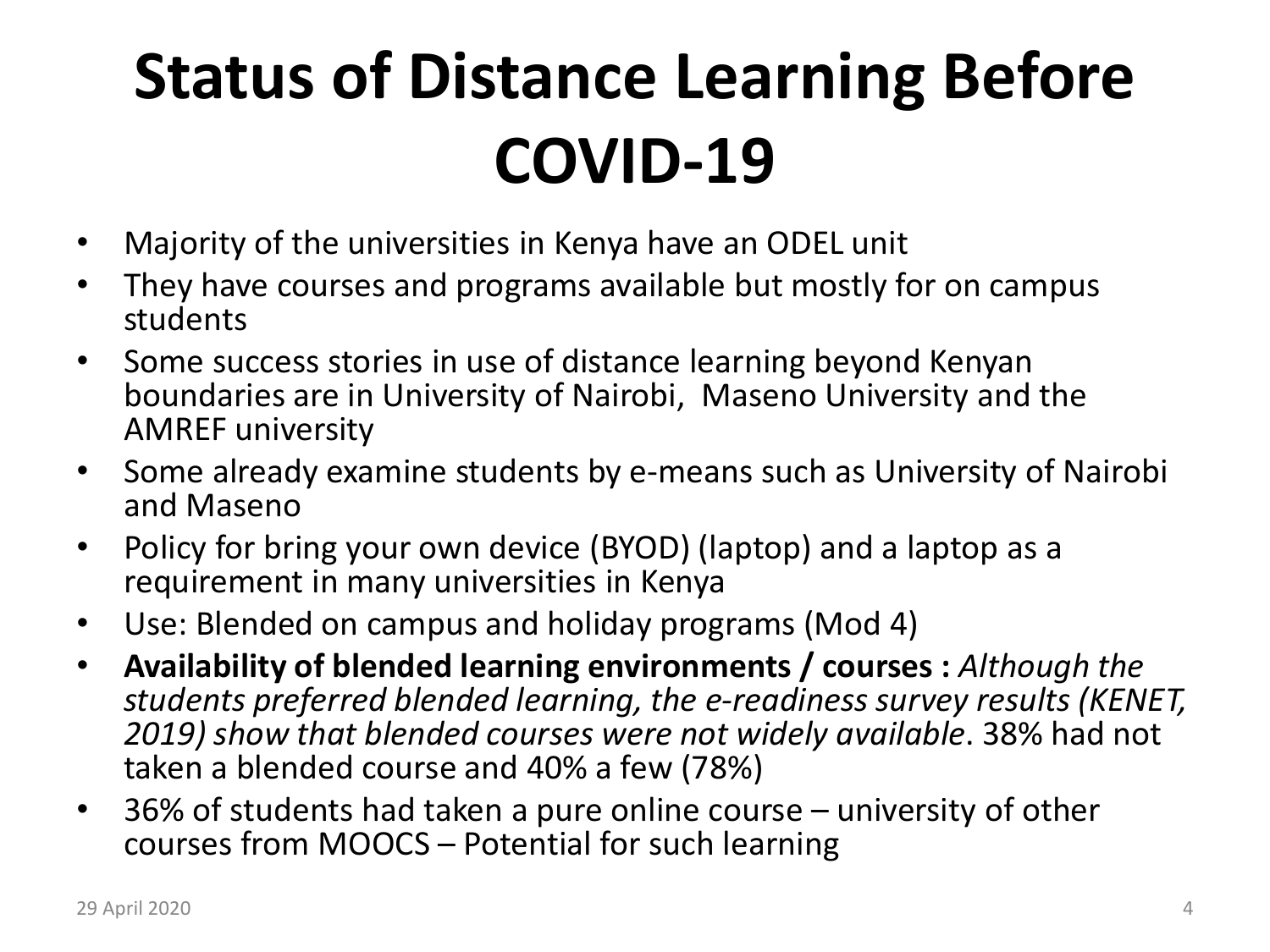### **University Response**

- Universities were suddenly ordered by the government to close
- Training of all faculty members on online teaching tools
- Took up offers for free training tools: Webex, MIT courseware, …
- Created institutional emails for learners to facilitate enlistment for the courses
- Developed guidelines for virual examination of projects
- Provided staff and learners with internet bundles safaricom or TelkomKenya
- Mostly synchronous training as there was no time for instructional design and course conversion for electronic learning
- Decision to complete academic year that was a few weeks to the end by online teaching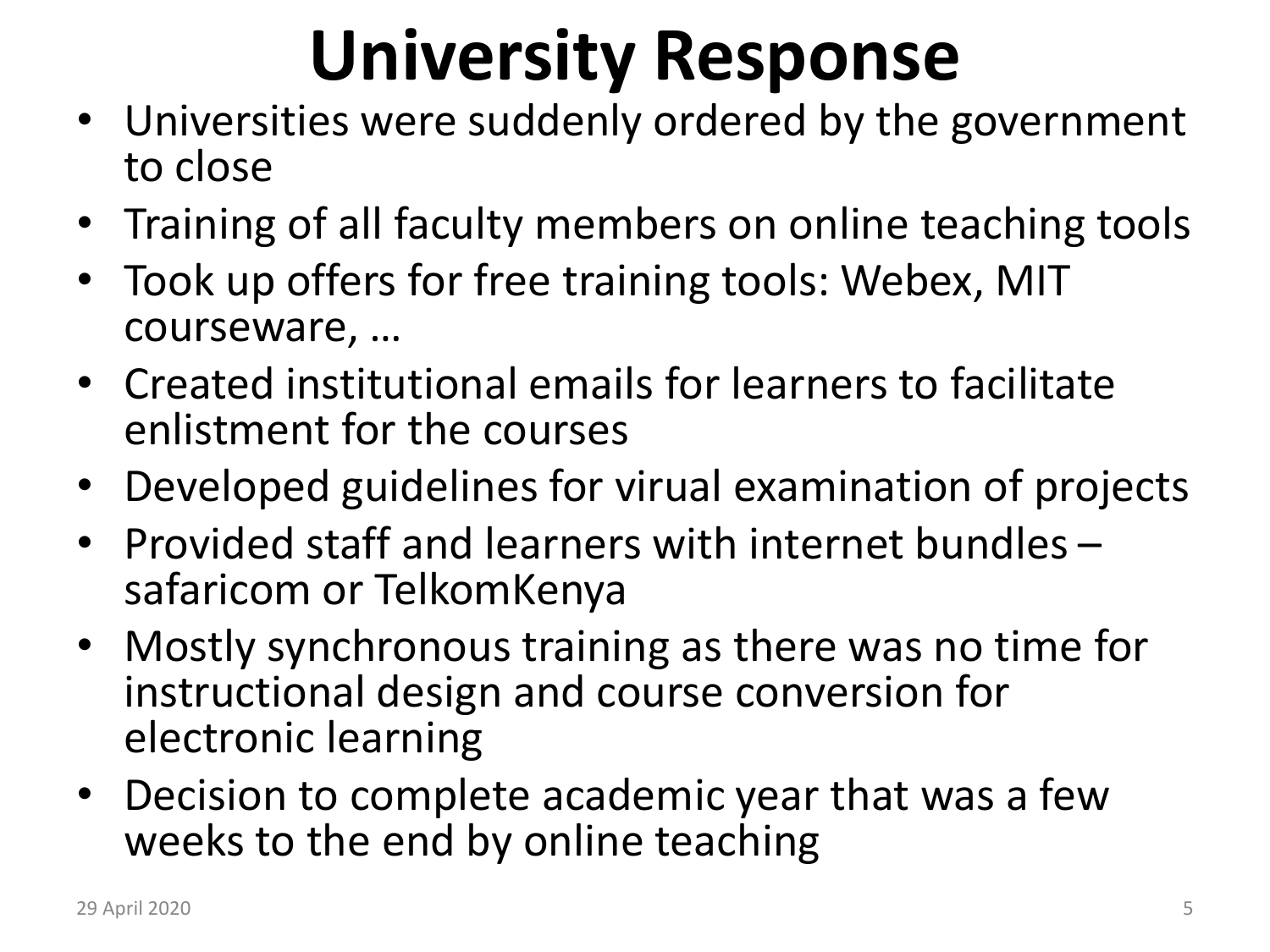### **Government Support**

- Kenya has signed an agreement with Google Loon
- To provide internet access to Kenyans as they work from home during the COVID-19 pandemic.
- Targets rural areas with 4G connection
- Through Telkom Kenya
- CUE required that new programs or revised programs in universities incorporate the use of Blended Learning as a means for delivery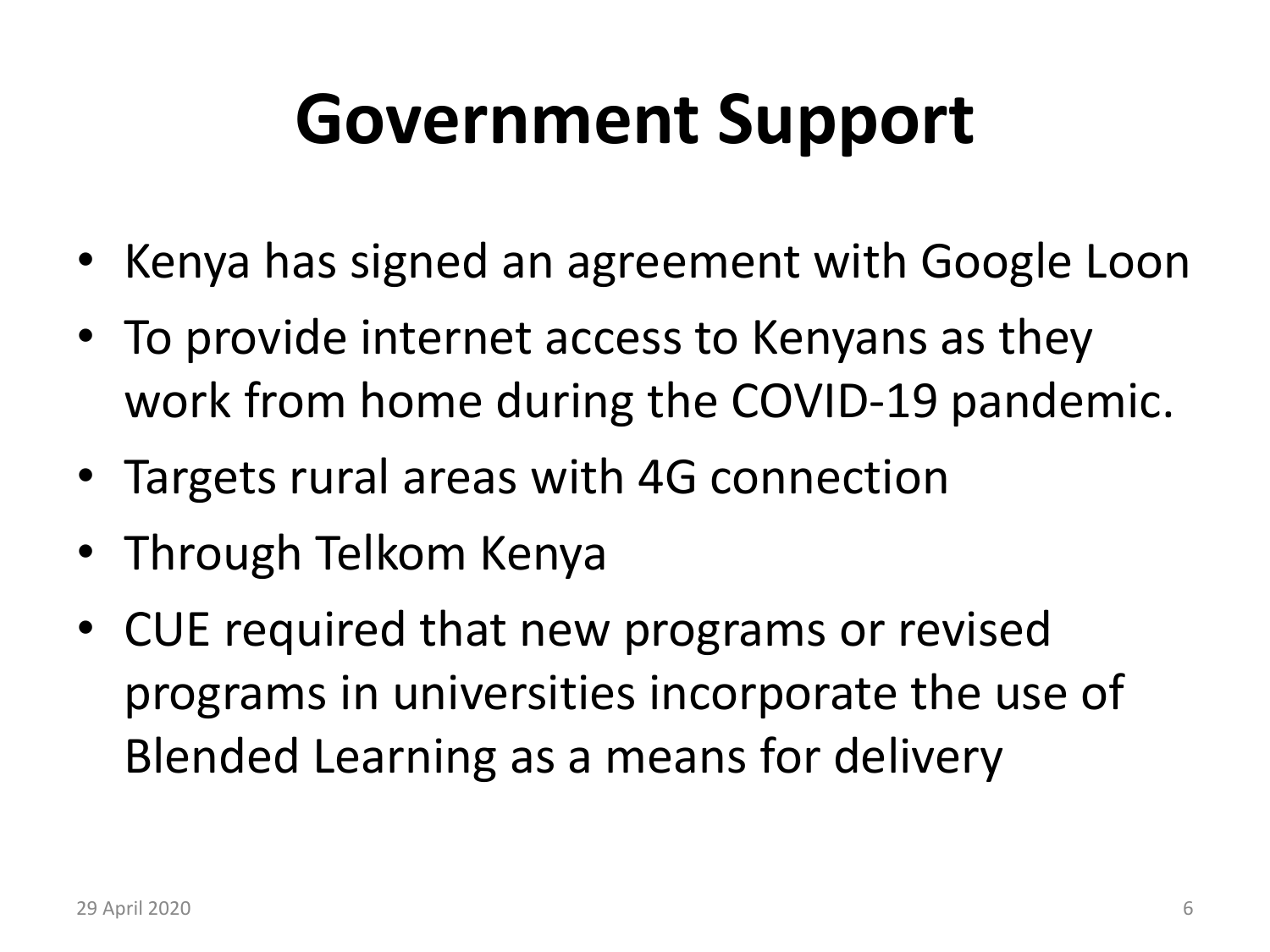## Challenges and Opportunities

#### **Challenges**

- Large classes not so manageable with the available technologies
- Learners in rural areas not well catered for no electricity in some areas, poor network connections and the cost of bundles
- Most lecturers are using synchronous sessions as they had not prepared interactive materials for asynchronous learning
- Learners with disabilities (hearing, seeing) not well catered for
- Learner resistance partly due to the psycho-social climate –uncertainty
- How to administer examinations

#### **Opportunities**

- Many members of faculty now believe they can integrate technologies into teaching and learning
- Students accept this as an alternative way of learning- from the lowest levels to university
- If used in blended version, it might increase availability of lecturers to students, especially those who travel a lot on research engagements  $\frac{1}{7}$